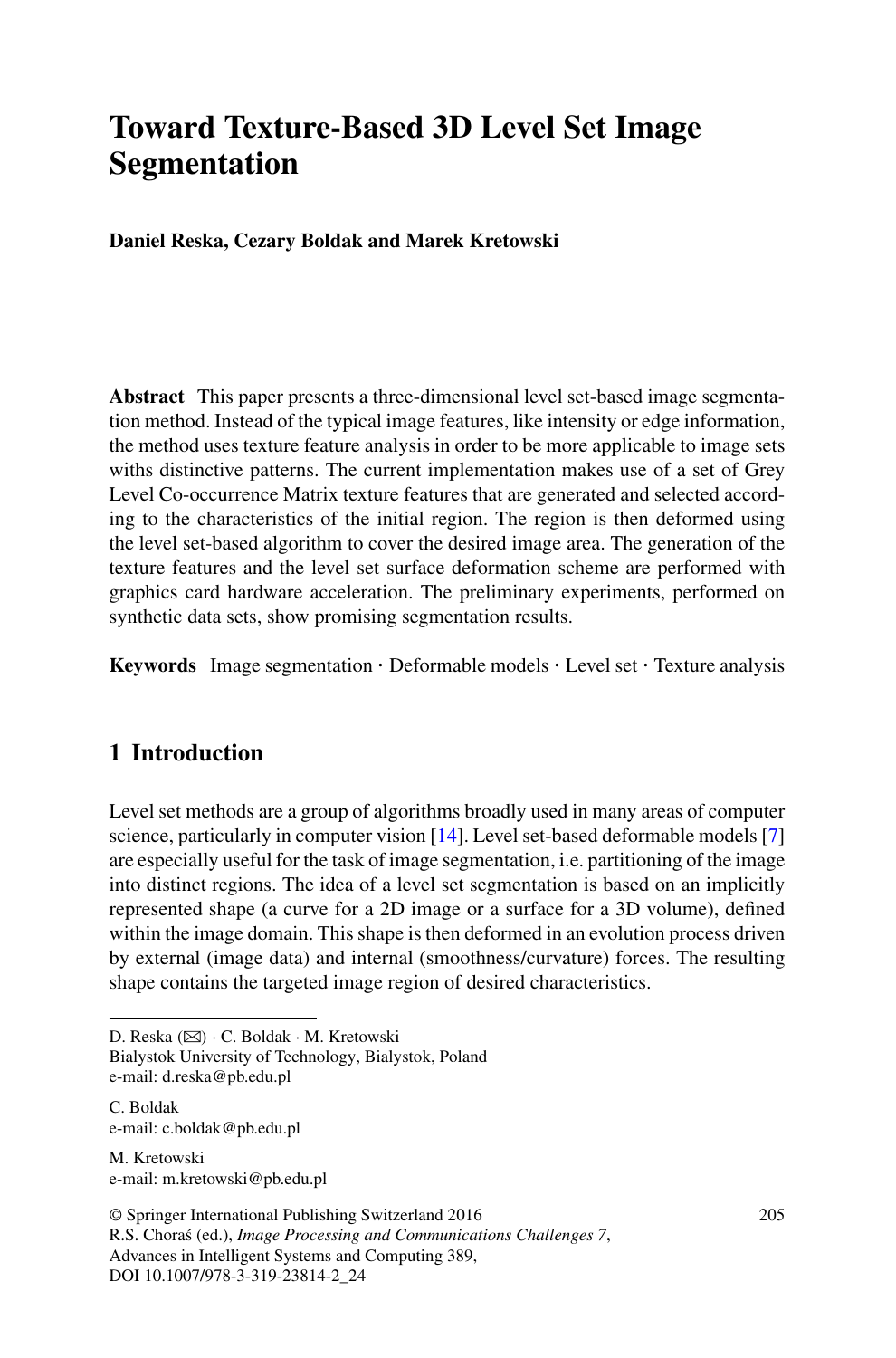Level sets have an important ability to adapt their topology, which is a big advantage over the traditional parametric deformable models [\[4](#page-6-2)]. A level set shape can contract or expand, but also naturally divide or merge, therefore can handle changes in the segmented region topology without any additional frameworks [\[6](#page-6-3)]. The image data forces can be also modified to incorporate region [\[2,](#page-6-4) [13\]](#page-6-5) or texture-based [\[9,](#page-6-6) [15\]](#page-6-7) features. A known downside of the level sets is their computational intensity, especially in 3D. Recently, this limitation has been addressed by utilization of the graphics card (GPU) acceleration, which can significantly increase the performance of the 3D methods [\[5](#page-6-8), [12\]](#page-6-9) and open new possibilities for more interactive applications.

In this paper, we propose a texture-based level set method for segmentation of three-dimensional image volumes. The method replaces the traditional intensitybased data term in the level set speed equation with a term based on image texture features. In its current form, the method utilizes features based on Gray-Level Cooccurrence Matrices (GLCM) [\[3\]](#page-6-10). The texture feature generation process, as well as the level set evolution algorithm, uses hardware-accelerated implementations on GPU. The preliminary experiments were performed on synthetic images, where the texture-based approach showed an improvement over traditional methods.

#### **2 Texture-Based Level Set Method**

The proposed segmentation method incorporates a texture-based image data term into a 3D level set algorithm. In the image domain, the level set defines a surface that can deform according to the characteristics of the initial region: the surface can expand into a region with a uniform texture that is similar to the initial region or contract from an area where the texture does not meet the similarity criteria.

The initial spherical surface is manually initialized inside the segmented region. The texture features are then generated for the part of the volume inside the bounding box of the surface. Next, the algorithm selects the most uniform features for the initial region and uses them in the level set-based deformation process.

#### *2.1 Texture Feature Generation and Selection*

The texture feature generation process creates a set of feature maps for the volume inside the initial surface and then selects the features that have a low dispersion inside the initial region. This condition selects the texture features that will distinguish the segmented area from regions with different textures.

Currently, the method uses 2D texture features, generated separately for each of the images in the data stack (that composes the volume). To find the initial texture feature set, the algorithm selects the 2D images intersected by the bounding box of the initial surface and calculates partial texture maps only for the areas of the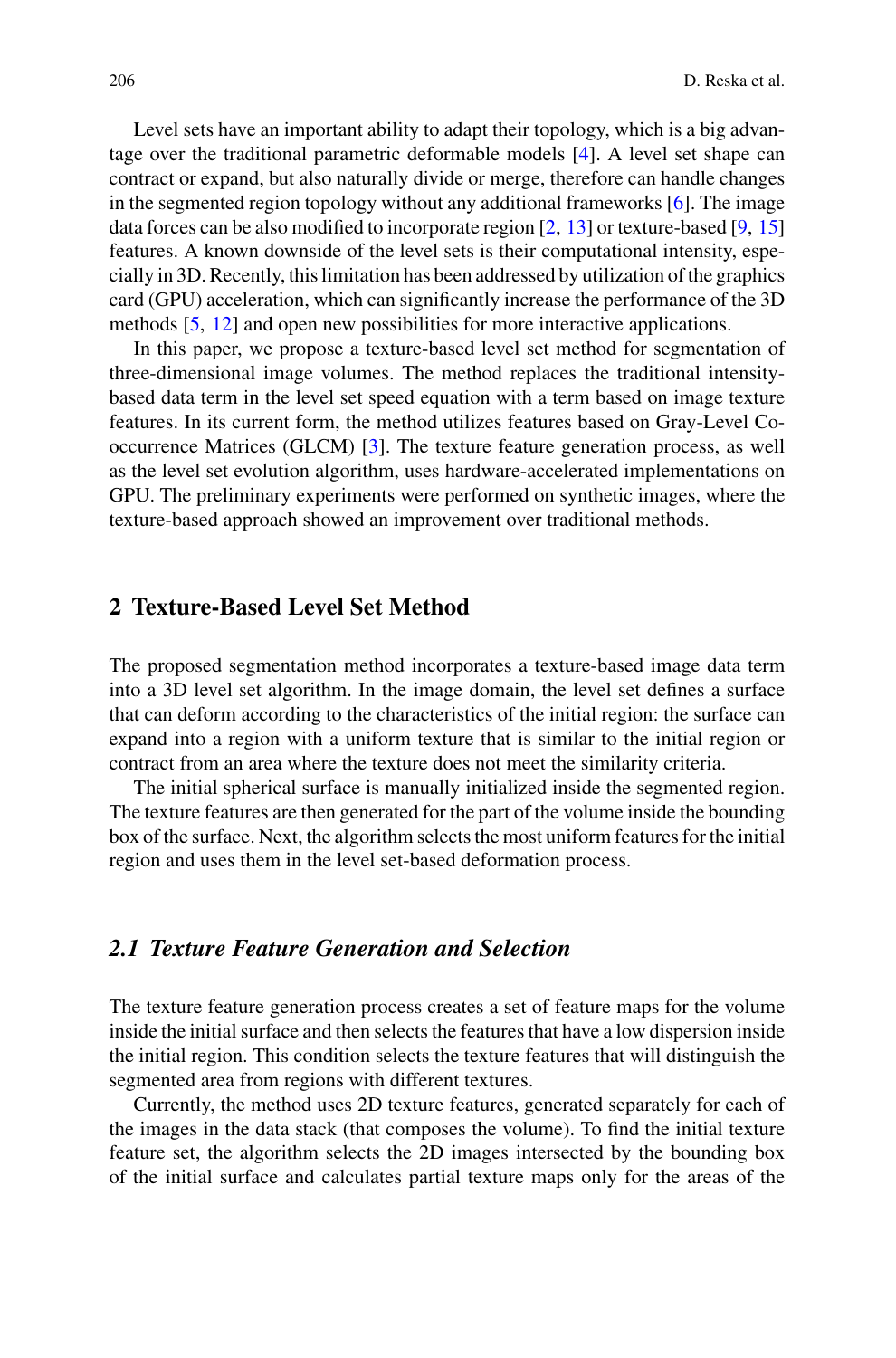intersection. A mask of the initial surface region is also generated and used to calculate the characteristics of the features only for the volume points (voxels) inside the start region. For each of the features  $m_i$ , the mean of the feature values  $\bar{x}_i$ , standard deviation  $\sigma_i$  and Relative Standard Deviation  $\% RSD_i = \frac{\sigma_i}{\lambda_i} \times 100$  are calculated. The texture feature used for the segmentation process must have the %*RSD* lower than a user-specified threshold (equal to 65% by default). After this selection step, all of the selected features are calculated for the entire input data set (again in 2D: each selected feature for every image). Additionally, the selection step can reduce the number of maps by analyzing their similarity for different orientations in groups with the same feature, window size and displacement. The details of this process are described in [\[10\]](#page-6-11).

The currently used texture features, generated from the Grey-Level Co-occurrence Matrix, are: Entropy, Correlation, Homogeneity, Contrast and Energy. The maps are generated for different sets of GLCM parameters: window size (from  $3 \times 3$  to  $11 \times 11$ ) by default), displacement (from 1 to 3 pixels) and orientation  $(0°, 45°, 90°, 135°)$  and for all four angles). The algorithm, however, is not limited to the GLCM approach – any method that can generate a feature map of the segmented image can be used.

#### *2.2 Level Set Surface Deformation*

The manually initialized surface is deformed using the level set method. In this approach, we can define the surface *S* in a form of a set of points  $p = (x, y, z)$  in the image domain as  $S = {p | \phi(p, t) = 0}$ , where  $\phi(p, t) : \mathbb{R}^3 \mapsto \mathbb{R}$  and t is the time step of the simulation. During the simulation process, the surface points are moved according to a speed function  $F(p, t)$ , which allows the surface to expand or contract in order to eventually enclose the segmented region.

In this work, we modify the speed function proposed by Lefohn et al. [\[5](#page-6-8)], defined as:

$$
F(p,t) = \alpha D(p) + (1 - \alpha)C(p,t),\tag{1}
$$

<span id="page-2-0"></span>where  $D(p)$  is the image data term that drives the deformation,  $C(p, t)$  is the surface curvature term and  $\alpha \in [0, 1]$  is a user-defined parameter for balancing the influence of the two terms. The original image intensity-based data term was defined as:

$$
D_{int}(p) = \epsilon - |I(p) - T|,
$$
\n(2)

where  $I(p)$  is the intensity value in point p and  $\epsilon$  and T specify the target intensity range:  $I(p)$  between  $T - \epsilon$  and  $T + \epsilon$  promotes the expansion of the surface, while the intensity out of the range encourages a shrinkage.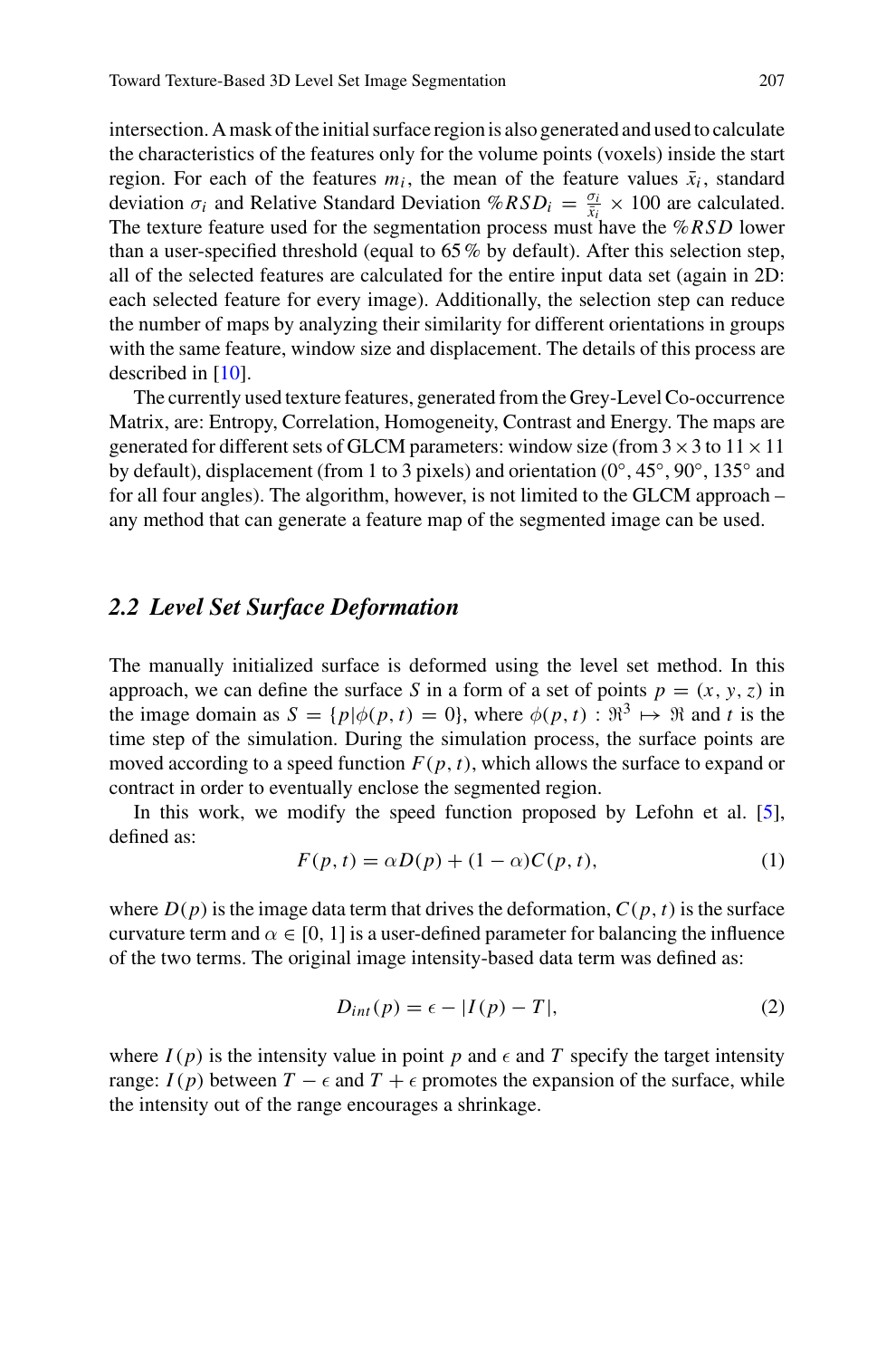Our proposed texture term  $D_{text}$  influences the surface motion by taking all the previously generated texture features into consideration: the surface is encouraged to expand to a point *p* if a feature similarity condition is fulfilled for all the selected texture features, or to contract otherwise, as defined in:

$$
D_{tex}(p) = \begin{cases} v & \text{if } \forall m \in M_{best} : |val_m(p) - \bar{x}_m| \le \theta \times \sigma_m \\ -v & \text{otherwise,} \end{cases}
$$
(3)

where *m* is a texture feature in the selected set  $M_{best}$ ,  $\bar{x}_m$  and  $\sigma_m$  are the feature mean and standard deviation in the initial surface,  $val_m(p)$  is the value of the texture feature *m* in the point *p*, *v* is a predefined constant value and  $\theta$  is a user-defined parameter that denotes the term sensitivity.

The level set equation is solved with a GPU-accelerated implementation of the upwind scheme [\[8](#page-6-12)]. The simulation time is currently determined by specifying the desired number of iterations. Due to the numerical stability requirements of the method, during a single iteration each surface point can be moved only by one position.

### **3 Experimental Results**

This section shows the experimental segmentation results of the proposed method. As the algorithm was mostly GPU-bound, the experiments were performed on workstations with three types of Nvidia graphics cards: GeForce GT630 (with 96 CUDA cores), Nvidia Quadro K2000 (384 CUDA cores) and GeForce GTX780 (2304 cores). The total segmentation time for the presented examples is presented in Table [1.](#page-3-0) In comparison to the intensity-based level set method (see Eq.  $(2)$ ), the proposed algorithm was about 2 times slower (on average). Each experiment consisted of 1000 iterations of the level set method.

The algorithm was implemented using the MESA system [\[11](#page-6-13)]—a platform for designing and evaluation of the deformable model-based segmentation methods. MESA provides a template system for construction of active contours from exchangeable elements (i.e., models, energies and extensions), allowing an easy comparison of the proposed approach with other methods. The GPU-accelerated algorithms were

| Data set | GPU type |              |           |
|----------|----------|--------------|-----------|
|          | GF GT630 | Quadro K2000 | GF GTX780 |
| Volume 1 | 38       |              | 3.5       |
| Volume 2 | .20      | 42           |           |

<span id="page-3-0"></span>**Table 1** Segmentation time of the proposed method on different GPUs (in seconds)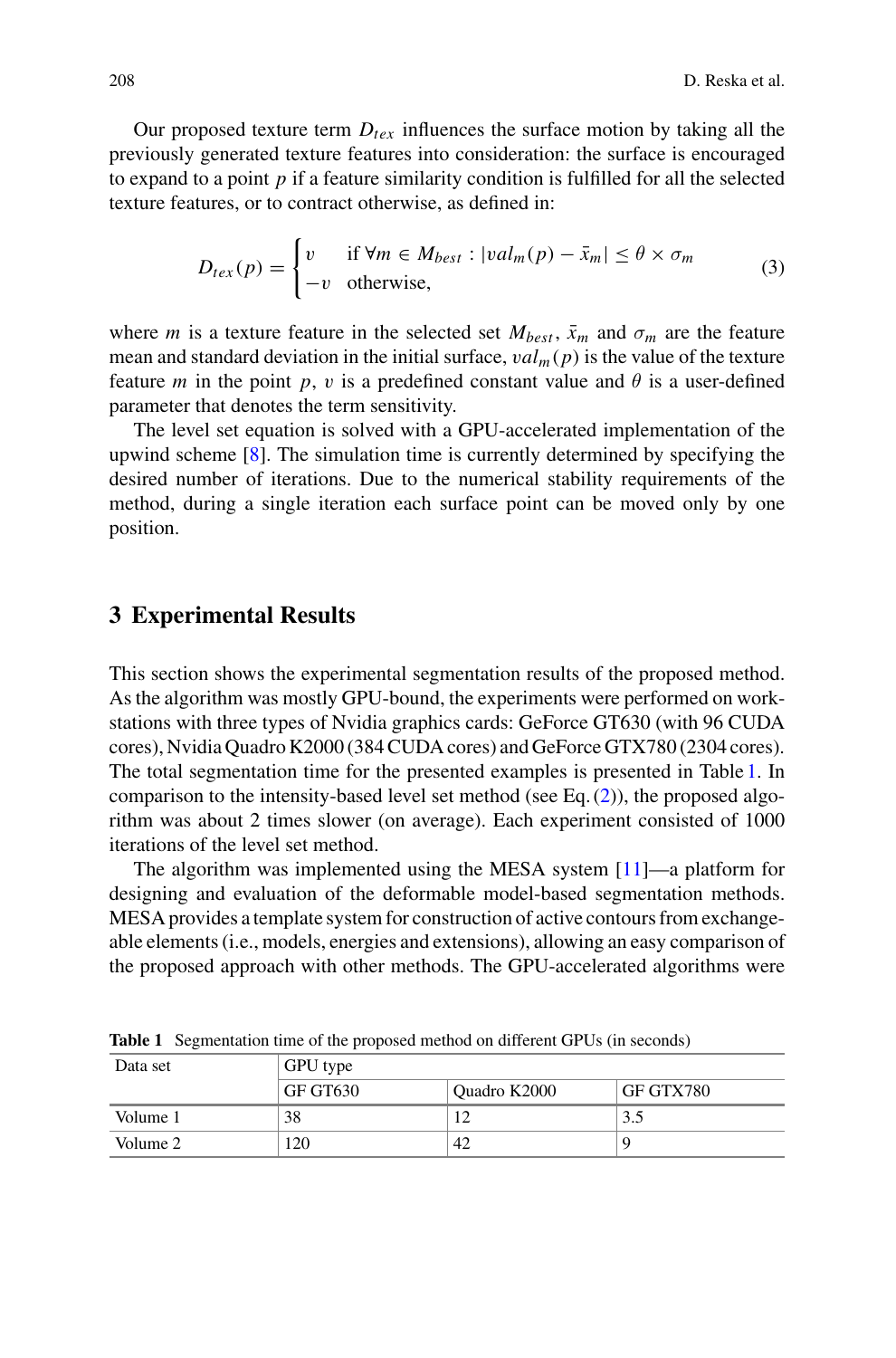implemented in OpenCL [\[16\]](#page-6-14) and integrated with the existing code using a Java binding library (JOCL from [www.jocl.org\)](www.jocl.org).

The method was tested on synthetic volumes, created using the Brodatz texture database [\[1](#page-6-15)]. The initial surfaces were initialized manually. The experiments usually required an adjustment of the  $\theta$  and  $\alpha$  parameters.

The first example (see Fig. [1\)](#page-4-0) shows a segmentation of a synthetic volume (256  $\times$  $256 \times 9$  voxels) with an ellipsoidal region of a high contrast texture. The intensity variance of the pattern makes it impossible to segment with default intensity-based speed function (see Fig. [1c](#page-4-0)). The texture-based speed function, however, managed to correctly drive the surface to the region boundaries (see Fig. [1d](#page-4-0)).

The second example (see Fig. [2\)](#page-5-0) presents a more challenging case: a volume  $(256 \times 256 \times 20$  voxels) containing a region with a complex surface and a texture identical to the background, but rotated by 90◦. The default method failed to extract the region (see Fig. [2c](#page-5-0)). The texture-based method, however, managed to extract a rough outline of the surface due to the strong directional characteristics of the region pattern. The final form of the extracted surface is visible in Fig. [2f](#page-5-0).



<span id="page-4-0"></span>**Fig. 1** Segmentation results of the first data sets: **a** 3D visualization of the set and initial surface, **b** initial surface in a 2D cross-section of the set, **c** sample result of the algorithm with the default image term, **d** result with the texture data term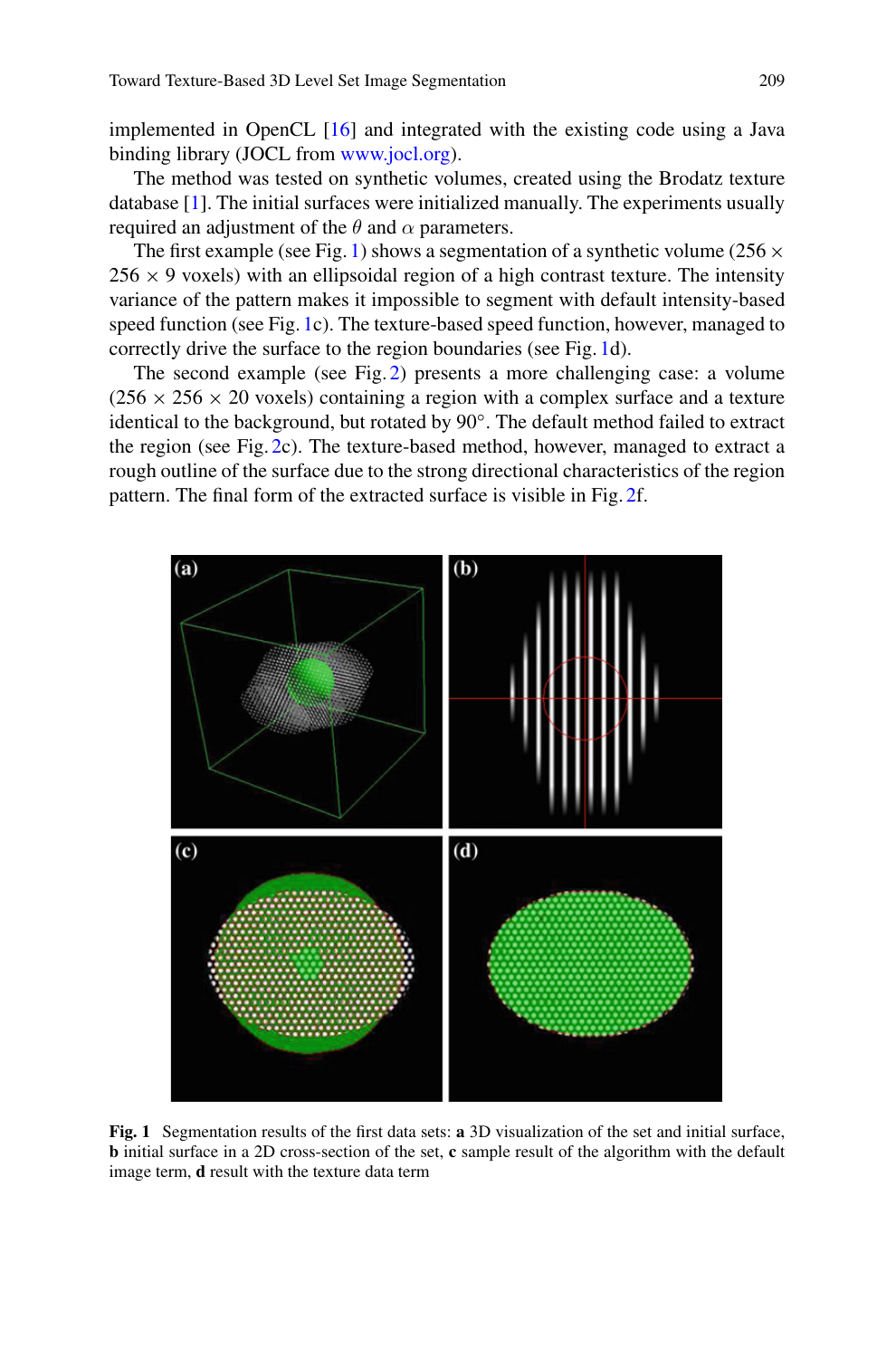

**Fig. 2** Segmentation results of the second volume: **a**, **b** 2D slices from the volume with initialization visible on (**b**), **c** example volume slice with a result of the algorithm with the default image term, **d**, **e** results with the texture data term, **f** 3D visualization of the extracted surface

## <span id="page-5-0"></span>**4 Conclusions and Future Work**

In this paper a texture-based level set method for segmentation of three-dimensional image volumes is proposed. The method implementation makes a heavy use GPU acceleration, achieved with OpenCL. While the present method is still in an early stage of development, the preliminary results on synthetic images show a potential for other applications, possibly in natural or medical image analysis.

In the future work, an important enhancement would be an utilization of fully 3D texture features [\[17](#page-6-16)] instead of the currently used combination of 2D textures. Moreover, the utilized feature set (based on GLCM) can be easily extended by incorporation of other texture feature extraction methods. Furthermore, while the current numerical level set solving method is relatively much faster than a CPU implementation, the nature of the method can suggest an employment of a different, more effective algorithm. As the surface is initialized inside the segmented region and is generally expected only to expand, a less computationally intensive method like fast marching [\[14\]](#page-6-0) or narrow band [\[12](#page-6-9)] could be more suitable here.

**Acknowledgments** This work was supported by Bialystok University of Technology under Grant W/WI/5/2014 and S/WI/2/2013.